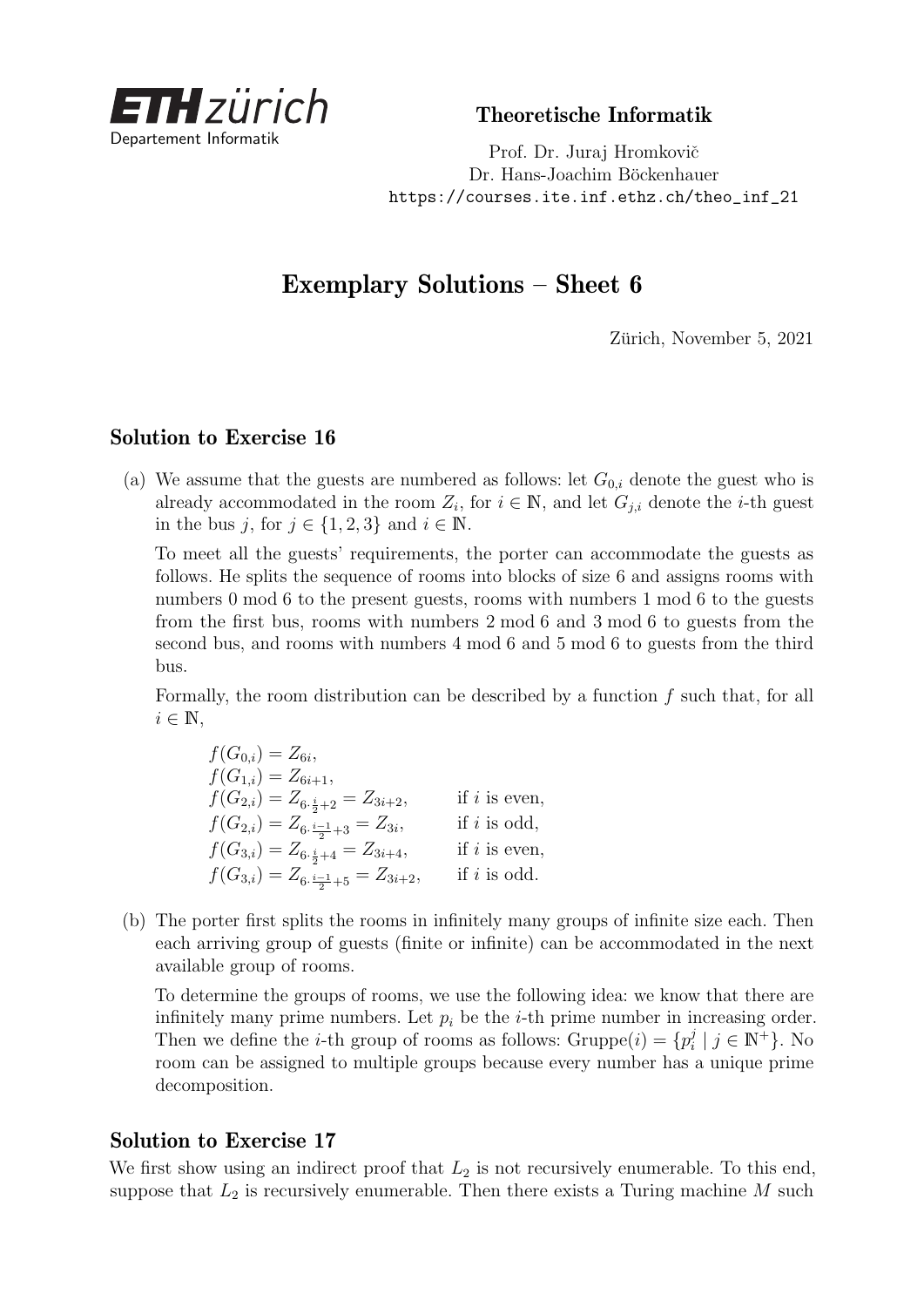that  $L(M) = L_2$ . Since M must occur in the canonical enumeration of all Turing machines, there exists some  $j \in \mathbb{N} - \{0\}$  such that  $M_j = M$ . Now we consider the word  $w_i = w_{2j}$ . Then we derive

$$
w_i = w_{2j} \in L_2 \iff M_{\lceil i/2 \rceil} = M_j \text{ does not accept } w_{2j} \quad \text{(by definition of } L_2)
$$
\n
$$
\iff M \text{ does not accept } w_{2j} \quad \text{(by definition von } M)
$$
\n
$$
\iff w_{2j} \notin L(M)
$$
\n
$$
\iff w_{2j} = w_i \notin L_2.
$$

This is a contradiction, our assumption was thus false and  $L_2$  is not recursively enumerable. An analogous proof does not work for the language  $L_1$ . The proof for  $L_2$  is based on the fact that the enumeration contains every Turing machine, in particular one for the language under consideration. This is true for  $L_1$  as well, but does not lead to a contradiction, since this Turing machine can have an odd index, which is not of the form 2*i* for any  $i \in \mathbb{N} - \{0\}$ . Note that one cannot conclude from the failed proof attempt that  $L_1$  is recursively enumerable.

## Solution to Exercise 18

- (a) For instance, we can define the new model as follows. A Turing machine in the new model is a 7-tuple  $M = (Q, \Sigma, \Gamma, \delta, q_0, q_{\text{accept}}, q_{\text{reject}})$ , where
	- (i)  $Q = \{q_0, q_{\text{accept}}, q_{\text{reject}}\},\$
	- (ii)  $\Sigma$  is an alphabet with  $\phi$ ,  $\Box \notin \Sigma$ ,
	- (iii)  $\Gamma$  is an alphabet with  $\phi, \Box \in \Gamma, \Sigma \subseteq \Gamma$ , and  $\Gamma \cap Q = \emptyset$ ,
	- (iv)  $\delta$ :  $\{q_0\} \times \Gamma^3 \to Q \times \Gamma^3 \times \{L, R, N\}$  is a transition function such that

$$
\forall s, s' \in \Gamma: \ \exists q \in Q, \tilde{s}, \tilde{s}' \in \Gamma, d \in \{\mathbf{R}, \mathbf{N}\}: \qquad \delta(q_0, (\mathbf{c}, s, s')) = (q, (\mathbf{c}, \tilde{s}, \tilde{s}'), d).
$$

We can directly take the definition of a configuration from the standard model without any changes. In contrast, the definition of a step must be adjusted to the new transition function *δ*:

- $(i)$   $x_1 \ldots x_{i-1} q x_i \ldots x_n \vert \overline{M} x_1 \ldots x_{i-2} y_L p y y_R x_{i+2} \ldots x_n$ if  $\delta(q_0, (x_{i-1}, x_i, x_{i+1})) = (p, (y_L, y, y_R), N)$
- $(iii)$   $x_1 \ldots x_{i-1}qx_i \ldots x_n \mid \frac{X}{M} x_1 \ldots x_{i-2}py_{L}yy_{R}x_{i+2} \ldots x_n,$ if  $\delta(q_0, (x_{i-1}, x_i, x_{i+1})) = (p, (y_L, y, y_R), L)$
- $(iii)$   $x_1 \ldots x_{i-1}qx_i \ldots x_n \vert_{\overline{M}} x_1 \ldots x_{i-2}y_{\text{L}}ypy_{\text{R}}x_{i+2} \ldots x_n$ if  $\delta(q_0,(x_{i-1},x_i,x_{i+1})) = (p,(y_L,y,y_R),R)$ , for  $i < n-1$ , and
- $(iv)$   $x_1 \ldots x_{n-2} q x_{n-1} x_n \vert_{\overline{M}} x_1 \ldots x_{n-2} y_{\text{L}} y p y_{\text{R}}$ if  $\delta(q_0, (x_{n-2}, x_{n-1}, x_n)) = (p, (y_L, y, y_R), R).$

We assume that the read/write head is not adjusted on the square with the symbol ¢, but on the square at the right of it, the initial configuration for an input word *<sup>x</sup>* is thus  $\dot{\varphi}_{q_0}x$  if  $|x| \geq 2$ ,  $\dot{\varphi}_{q_0}x$  if  $|x| = 1$ , and  $\dot{\varphi}_{q_0}$  if  $|x| = 0$ . The remaining definitions — the notion of a computation and the notion of the language accepted by a Turing machine — can be directly taken from the standard model without any changes.